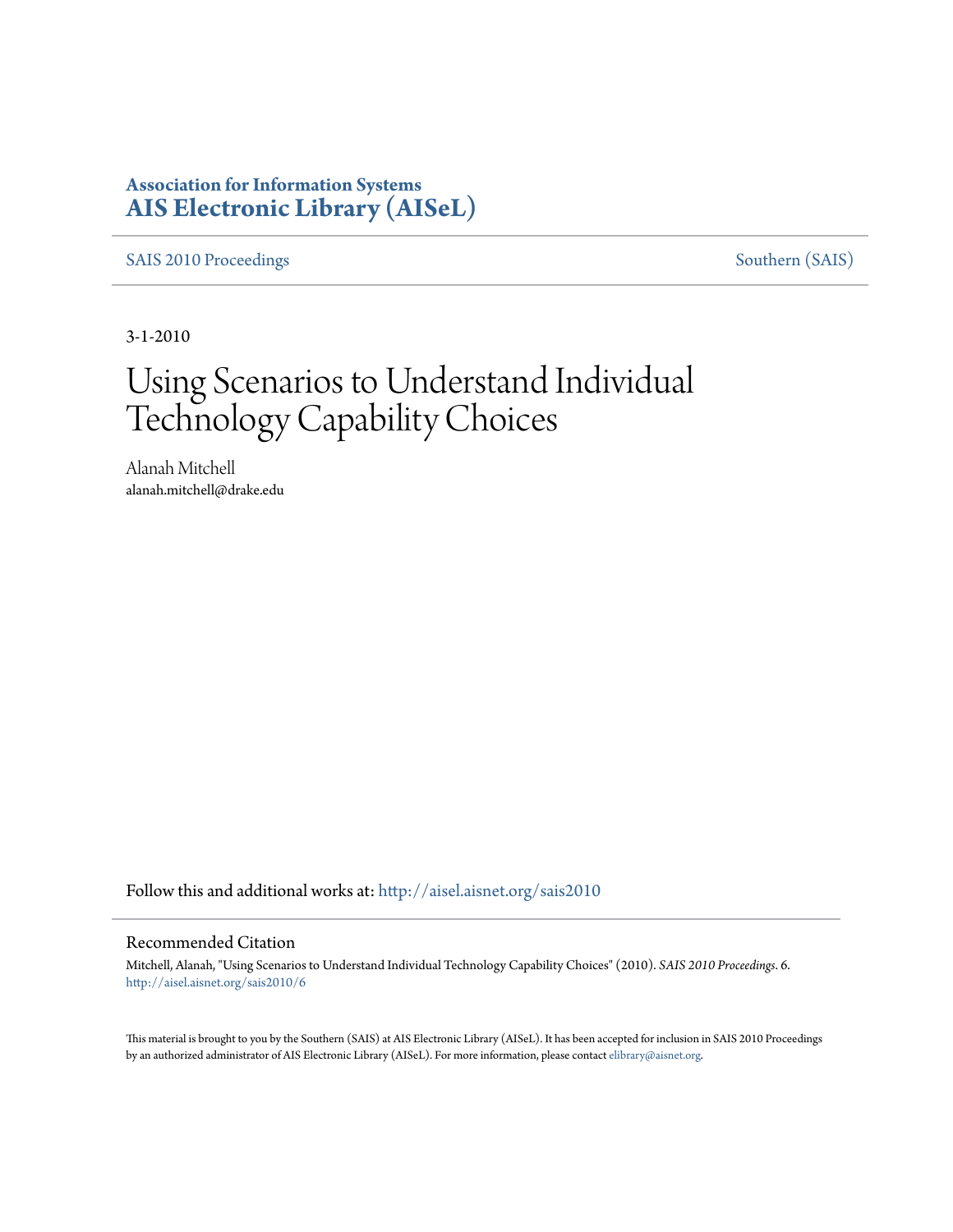## **USING SCENARIOS TO UNDERSTAND INDIVIDUAL TECHNOLOGY CAPABILITY CHOICES**

**Alanah Mitchell** Appalachian State University [mitchellaj@appstate.edu](mailto:mitchellaj@appstate.edu)

#### **ABSTRACT**

This paper reports the findings from a survey regarding technology choice. The survey sought to explore how individuals decide which technology they are going to use when there are hundreds of technologies available in today's marketplace. Subjects were presented with scenarios where they had to perform a task in which they might need multiple technology capabilities. Subjects then had to decide what collaboration technologies they would consider. Some interesting conclusions are made for individual technology choice which has implications for group technology choice and negotiation.

#### **Keywords**

Individual technology choice, group technology choice, collaboration technology, technology capabilities, scenarios.

#### **INTRODUCTION**

Virtual teams collaborate independently across space and time through the use of collaboration technologies (Dubé & Paré, 2004; Lipnack & Stamps, 1997). Understanding technology choice is especially important for virtual team work as their entire work process takes place through the use of collaboration technologies. How do virtual teams decide which technology they are going to use to work together? Do they use technologies they have experience with? Do you they use the technologies that provide the easiest access? Or do they actually choose technologies which have the best task-technology fit for the task at hand? Furthermore, who is selecting the collaboration technology? Is it the virtual team leader or manager or is there a negotiation process that takes place where team members work together to make a decision.

This research begins prior to the group negotiation process and looks at the individual level. Specifically this research asks, *how do individuals decide which technology they are going to use?* This research takes a first step in understanding how a virtual team, or group, decides what technology to use by looking at the operationalization of technology choice at the individual level. This operationalization of technology choice is useful for explaining choices about technological capabilities. The overall goal of this research is to survey and measure individual technology awareness.

In this paper, we present the results from a survey of technology awareness. Individual subjects are presented with scenarios where they have to perform a task (where they might need multiple technology capacities) and then they have to decide what collaboration technologies they would consider and what their final choice is. Subjects not only need to make technology decisions, but they also have to specify what technology capabilities they would use or need.

The following section presents a background on technology choice both from the individual and group perspective. The research design is presented in the subsequent section and is followed by the results of this research. The final section presents a research summary and provides some ideas for future research.

#### **EXAMINATION OF RELATED TECHNOLOGY CHOICE THEORIES**

Previous research on technology choice can be divided into two groups: individual technology choice and group technology choice. Prior research has studied individual technology choice (e.g., an individual might choose a technology they are familiar with or have heard about through word of mouth) (Goodhue & Thompson, 1995; Zigurs & Buckland, 1998) as well as group technology choice (e.g., groups might choose technologies they all have easy access to or they have used before) (Becker, Carte, & Chidambaram, 2006; Webster & Trevino, 1995). Based on this distinction, the following sections present what we know and do not know about technology choice from both an individual and group perspective.

#### **Individual Technology Choice**

Much of the research on technology choice has been impacted by research on task-technology fit, which is based on the idea of finding the appropriate tools or technologies for a specific task. Zigurs and Khazanchi (2008) compiled a selection of theories of task-technology fit, including media richness, channel expansion, task technology fit, adaptive structuration, and the fit appropriation model. These theories, and their relationships with one another, provide the background on individual technology choice.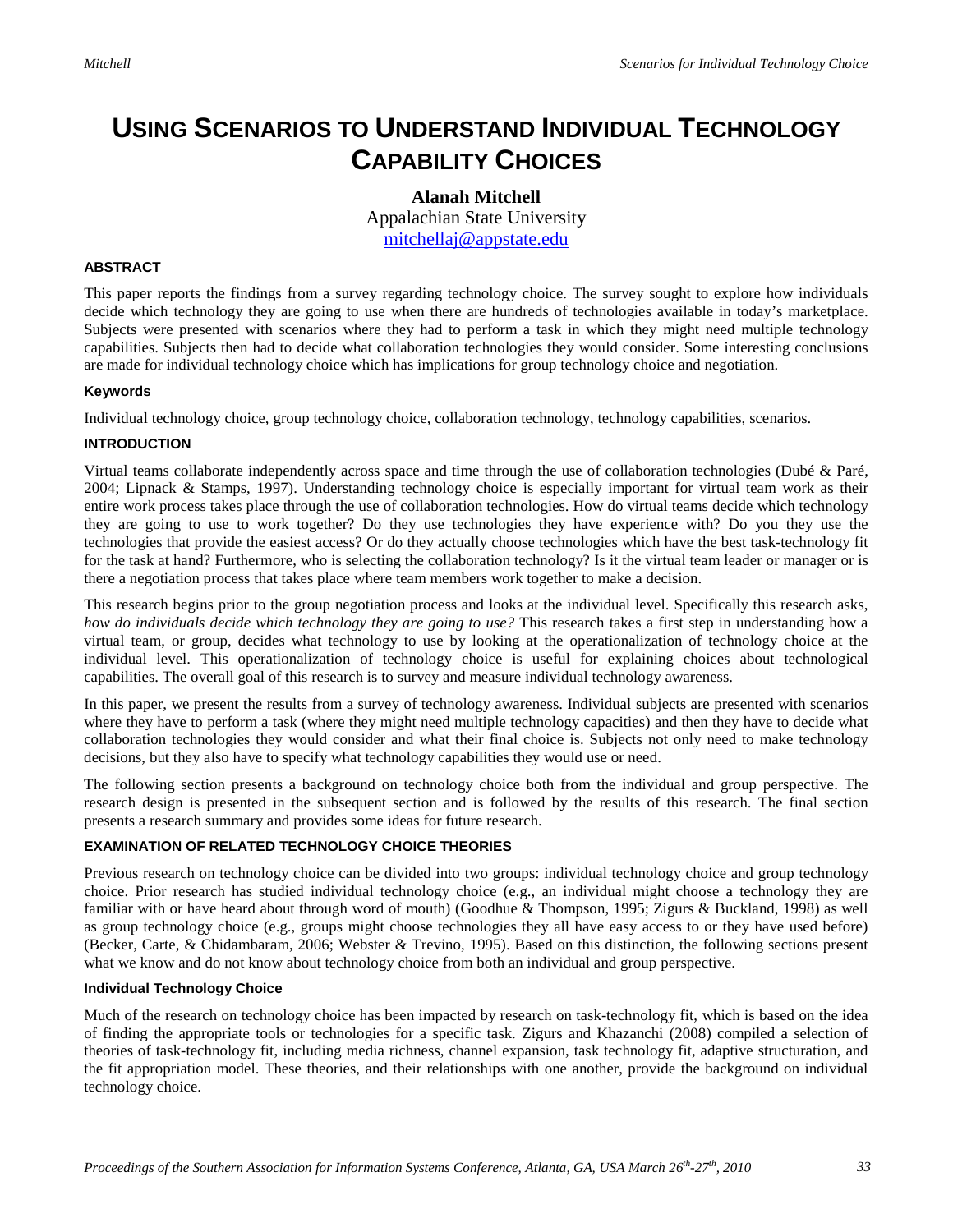Media richness theory (MRT) proposes a model to help managers choose the most appropriate form of communication in order to convey a message or other information (Daft & Lengel, 1986). Work related to media richness theory integrates the constructs of equivocality (i.e., ambiguity) and uncertainty (i.e., the absence of information) with respect to information processing (Daft & Lengel, 1986). Media richness theory posits that media have four fixed characteristics: 1) feedback, 2) number of cues and channels, 3) personal focus, and 4) language variety (Daft & Lengel, 1986). An example of the media richness hierarchy in use incorporates four media classifications, including 1) face-to-face (highest media richness), 2) telephone, 3) addressed documents, and 4) unaddressed documents (lowest media richness) based on the four fixed characteristics (Daft, Lengel, & Trevino, 1987). As this example shows, the richest form of communication, in terms of deploying the four characteristics of feedback, channels, personal focus, and language variety, is face-to-face communication (Daft & Lengel, 1986). Face-to-face communication allows for immediate feedback, multiple cues (e.g., facial expressions, hand gestures), a personal focus, and the use of a natural language. In other instances, it is the intelligence differences between people and their uses of technology that have to do with an individual's ability to recognize and deploy those four characteristics for various tasks (Daft & Lengel, 1986).

Building on media richness theory, channel expansion theory (CET) incorporates experiential factors to better explain and predict user perceptions of communication media (Carlson & Zmud, 1999). Channel expansion theory enhances media richness theory by suggesting that media does not have fixed characteristics, but instead can be perceived differently based on experiential factors (Carlson & Zmud, 1999). Carlson and Zmud (1999) conclude that evolving, knowledge based experiential factors can positively influence media richness perceptions.

Task-technology fit (TTF) posits that information technology is more likely to have a positive impact on individual performance and be used if the capabilities of the information technology match the tasks that the user must perform (Goodhue & Thompson, 1995; Zigurs & Buckland, 1998). In relation to this theory, Goodhue and Thompson (1995) present an argument that user perceptions of task-technology fit are impacted by task and technology characteristics. Additionally, their theory suggests that task-technology fit impacts performance, which is mediated by utilization.

Similarly, Zigurs and Buckland (1998) suggest that group performance is impacted by the fit profile between the task and a GSS technology. In their theory of task-technology fit, Zigurs and Buckland (1998) characterize tasks as simple, problem, decision, judgment, or fuzzy tasks, while technologies are characterized according to the degree of support for communication, process structuring, and information processing. Each type of task is then associated with a best fit technology. For example, simple tasks are associated with a single outcome and are best fit with a technology that offers high communication support, low process structuring, and low information processing so that team members can easily communicate their ideas.

Adaptive structuration theory (AST) is an approach for studying the role of advanced information technology in organizations (DeSanctis & Poole, 1994). Adaptive structuration theory begins with social structures, which are rules and resources or capabilities that provide technology and institutions as starting points (DeSanctis & Poole, 1994). The beginning social structures are then the basis for planning and accomplishing tasks, however the design of collaboration technologies impacts these social structures (DeSanctis & Poole, 1994).

Finally, the fit appropriation model (FAM) combines task-technology fit theory with adaptive structuration theory in order to benefit from both fixed and emergent processes (Dennis, Wixom, & Vandenberg, 2001). The fit appropriation model suggests that task-technology fit affects performance as it is moderated by appropriation (Dennis, et al., 2001). The fit appropriation model is about providing additional support for technology users and their ability to fit task needs with the technology.

#### **Group Technology Choice**

The second approach to technology choice is the study of technology choice in groups (Becker, et al., 2006; Webster & Trevino, 1995). Becker et al. (2006) suggest that individual models of technology adoption are inadequate when looking at group technology choice. They present a deterministic model which suggests the idea of the "realm of consideration." A team member's realm of consideration is defined as "a cognitive list of all functionalities of a given technology which the user perceives as being applicable to the task at hand" (Becker, et al., 2006, p. 1529). The deterministic model adds this construct to a model based on task-technology fit from both Goodhue and Thompson (1995) and Zigurs and Buckland (1998).

In a six-month field study of three teams, Becker et al. (2006) concluded that there is indeed a strong link between a team's realm of consideration and their performance. For example, the team with the least homogeneous realm of consideration had the lowest performance ratings. This finding suggests that technology training in groups may be an effective management tool to facilitate desired group technology choices (Becker, et al., 2006).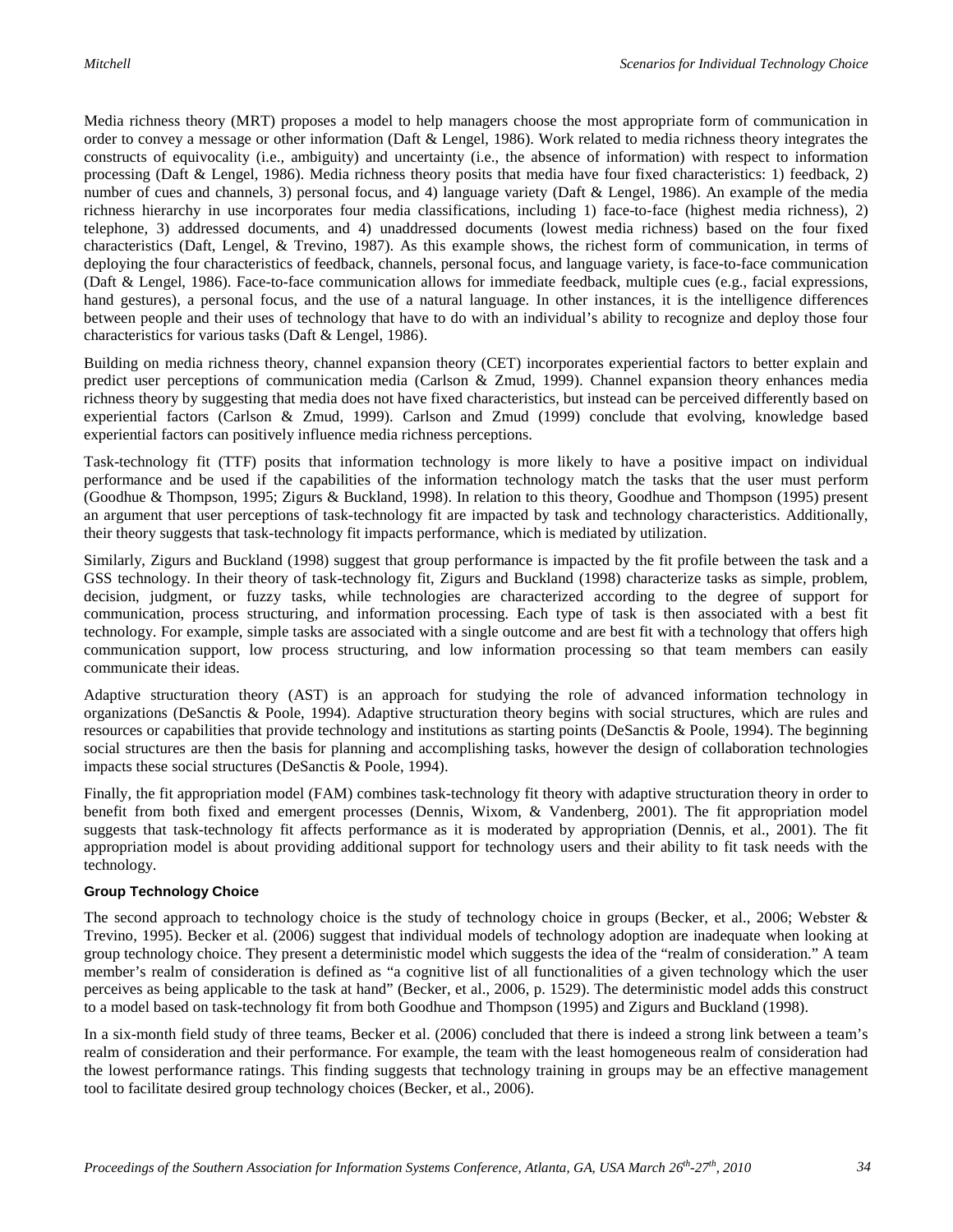This research begins with the exploration and understanding of individual technology choice in order to advance to the next step of understanding how a group decides what technology they are going to use. By studying an individual's awareness of technology capabilities we will have a better understanding of the group's awareness and how that is formed or negotiated. Also in this research, when looking at technology choice the focus is on technology capabilities and not overall technologies. The capabilities approach provides a more flexible way to incorporate future and unanticipated developments in tools. It should also be noted that a technology capability is different than a technology feature. For example, while a technology feature might be text chat, the technology capability would be the ability to hold text conversations. This distinction is important as many of the collaboration technologies in the market today have overlapping capabilities and features, therefore complicating the user's choice.

#### **RESEARCH DESIGN**

#### **Scenarios**

Scenarios are stories that describe events that managers and non-specialists can understand (Gray & Hovav, 1999; Gray & Hovav, 2007). Scenarios must be 1) possible, 2) plausible, and 3) internally consistent (Gray & Hovav, 1999). Scenarios have been used in previous research to survey students about realistic situations (e.g., Petter & Vaishnavi, 2004).

Four scenarios were developed for this study. The tasks for each of the scenarios were based on the task types used in tasktechnology fit theory, including simple, problem, decision, fuzzy (Zigurs & Buckland, 1998). Additionally, the scenarios were developed based on tasks from previous research. For example, the simple scenario described a situation where students would have to work together in a virtual team to brainstorm requirements for a business information system (Edwards & Sridhar, 2005). The problem scenario described a situation where a contract would have to be developed between two organizations in different geographic locations (Panteli & Duncan, 2004). The decision scenario presented a scenario where individuals had to work together from different organizational roles (marketing, production and operations, and human resources) in order to make various decisions (Chang, 2004). Finally, the fuzzy scenario described a situation where students were working on a global offshore development project (Davis, Germonprez, Petter, Drum, & Kolstad, 2009).

After reading the scenario which described a group situation, subjects were individually asked to explain in detail which technology capabilities they would need to complete the group task described. Subjects were then asked which specific collaboration technologies they would consider using because they offered the necessary capabilities. Finally, subjects had to report the technology they would ultimately choose to resolve the scenario and why.

A pilot test was administered with two virtual team managers currently working in industry (experts) and two students with no virtual team experience (novices). Based on the results of the pilot test, it was determined that the scenarios were realistic, and minor modifications were made to the instrument to ensure clarity.

#### **Survey participants**

Undergraduate business students, enrolled in an introductory course at a US university, were invited to participate in this research study. The instrument was distributed to the subject list via email. Overall, 99 subjects voluntary participated.

#### **RESULTS AND DISCUSSION**

This section focuses on the development of technology choice. The primary research question asked how individuals decide which technology they are going to use. The following subsections explore this question by evaluating which technology capabilities participants felt were needed for each task, which technologies they considered, and their final choices.

#### **Technology Capabilities**

This research begins by looking at technology choice focused on technology capabilities and not overall technologies, as the capabilities approach provides a more flexible way to incorporate future and unanticipated developments in tools.

In order to achieve task-technology fit, simple tasks need technologies that allow for high communication support, low process structuring, and low information processing (Zigurs, Buckland, Connolly, & Wilson, 1999). For problem and decision tasks technology should allow for low communication support, low process structuring, and high information processing. Finally, for fuzzy tasks, high communication support, medium process structuring, and high information processing is necessary from the team technology.

Our findings, with respect to technology capabilities, indicate that individuals do not know what capabilities they need to complete different types of tasks. The simple task scenario that was presented only asked that participants brainstorm with team members to come up with a list of requirements. For this task, the technology should allow for high communication support (capabilities which support the ability to communicate with one another). The capabilities needed for this task are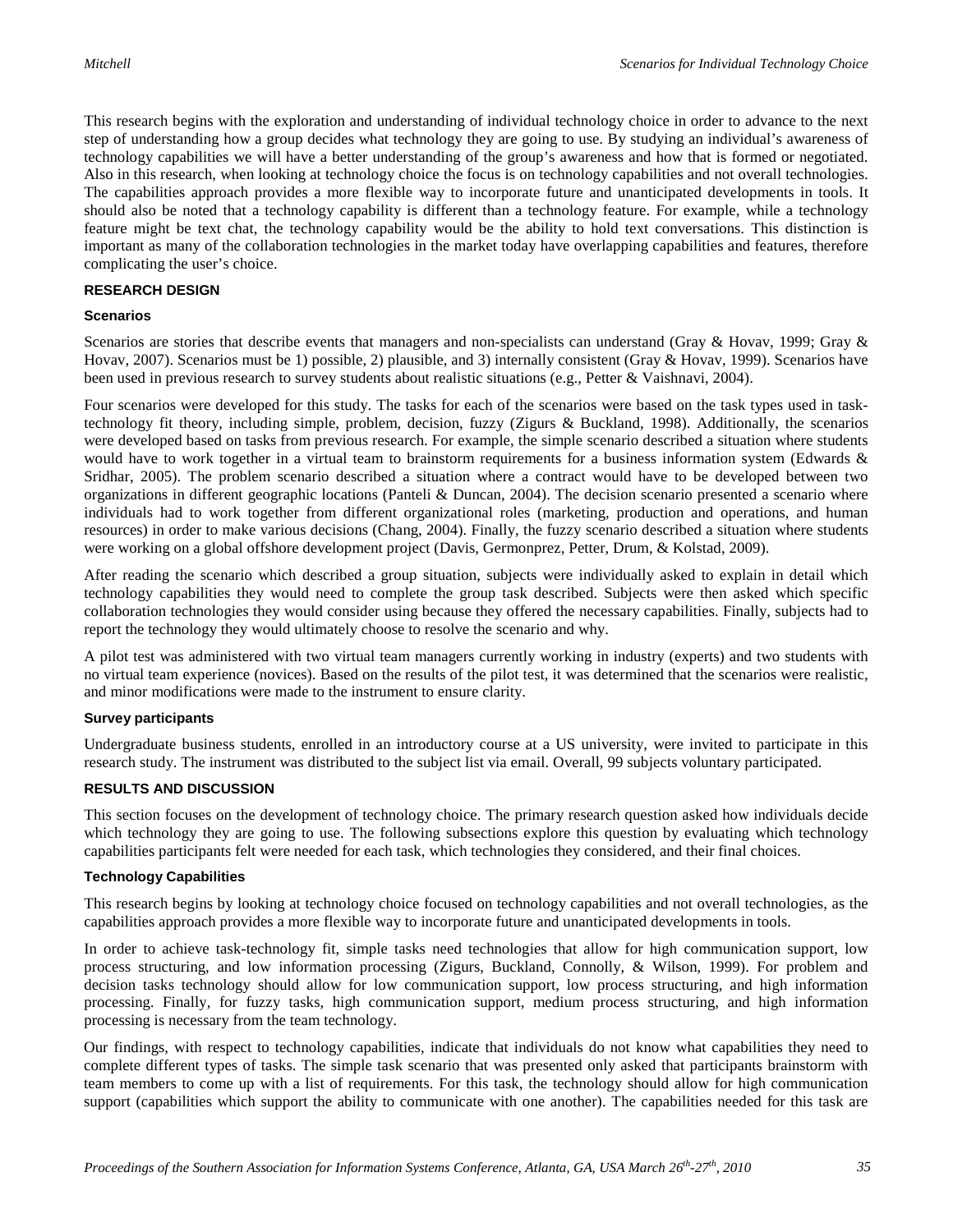either the ability to hold text conversations or the ability to see everyone. Interestingly the ability to store files, visually model ideas, and combine ideas rated higher than the actual necessary capabilities (see Table 1). On the other hand, the fuzzy task, which requires the most process structuring (capabilities which support, enhance, or define the group process, e.g., agenda setting or enforcement) actually did rate the ability to track timeline process higher than in the other three scenarios.

| <b>Technology Capabilities</b>                                                   | <b>Simple</b> | <b>Problem</b> | <b>Decision</b> | Fuzzy    |
|----------------------------------------------------------------------------------|---------------|----------------|-----------------|----------|
| The ability to store and organize files and data.                                | 86            | 80             | 77              | 76       |
| The ability to visually model concepts or ideas.                                 | 81            | 51             | 64              | 70       |
| The ability to combine ideas.                                                    | 81            | 63             | 78              | 70       |
| The ability to hold text conversations.                                          | 71            | 65             | 55              | 68       |
| The ability to store conversations.                                              | 70            | 70             | 71              | 73       |
| The ability to hear everyone in the group.                                       | 67            | 66             | 79              | 65       |
| The ability to track timeline progress.                                          | 48            | 57             | 49              | 68       |
| The ability to see everyone in the group.                                        | 24            | 37             | 61              | 43       |
| Other (including: work with other cultures, view work & progress simultaneously, | 3             |                | 2               | $\Omega$ |
| type & listen simultaneously, no interruptions)                                  |               |                |                 |          |

Note: The numbers in the table represent the number of respondents that chose a particular result.

#### **Table 1. Results from Questions of Technology Capabilities Needed**

#### **Technology Considerations**

The collaboration technologies available in the market today have overlapping capabilities and features, therefore complicating the user's choice. Once participants were able to determine what technology capabilities they needed to work on a task, it was important to see if they considered technologies which actually offered those capabilities. Interestingly, Microsoft Office Live was considered the most across all task types (see Table 2). Microsoft Office Live allows for teams to establish workspaces where files (such as Word, PowerPoint, and Excel) can be uploaded and shared across teams. This workspace tracks team modifications and allows for comments, however there is low communication support suggesting that this technology would not work for simple or fuzzy tasks. Perhaps, the survey participants planned for Skype to be a complement to Microsoft Office Live, therefore providing the necessary communication support.

| <b>Technologies</b>    | Simple | Problem | <b>Decision</b> | Fuzzy |
|------------------------|--------|---------|-----------------|-------|
| Microsoft Office Live  | 78     | 62      | 59              | 67    |
| Skype                  | 62     | 49      | 54              | 43    |
| Google Office          | 61     | 50      | 41              | 46    |
| Google Groups          | 34     | 21      | 23              | 23    |
| FaceBook               | 32     | 13      | 10              | 9     |
| <b>iChat</b>           | 31     | 18      | 21              | 18    |
| FreeConferenceCall     | 29     | 22      | 32              | 31    |
| AIM                    | 29     | 20      | 19              | 16    |
| <b>MS-LiveMeeting</b>  | 24     | 20      | 22              | 20    |
| Microsoft Sharepoint   | 23     | 16      | 18              | 18    |
| Zoho Office            | 21     | 11      | 11              | 15    |
| Yahoo Groups           | 18     | 8       | 7               | 7     |
| GoToMeeting            | 14     | 13      | 24              | 20    |
| Microsoft Groove       | 14     | 12      | 14              | 15    |
| <b>Central Desktop</b> | 13     | 6       | 6               | 13    |
| LiveJournal            | 9      | 3       | 6               | 13    |

#### **Table 2. Results from Questions of Technology Considerations**

Other technologies had less than ten individuals consider them, including Lotus SameTime, Blogger, YouTube, ContentCirclees, WebEx, Huddle, MySpace, Collanos Workspace, WordPress, SecondLife, Flickr, LinkedIn, ooVoo, and iTunes. In order to address the primary research question of how these technologies are chosen, it is important to understand the reasons for the technologies considerations. Table 3 presents our findings which suggest that technology reputation is the most important reason behind technology choice. Following reputation is easy access to the technology and previous use.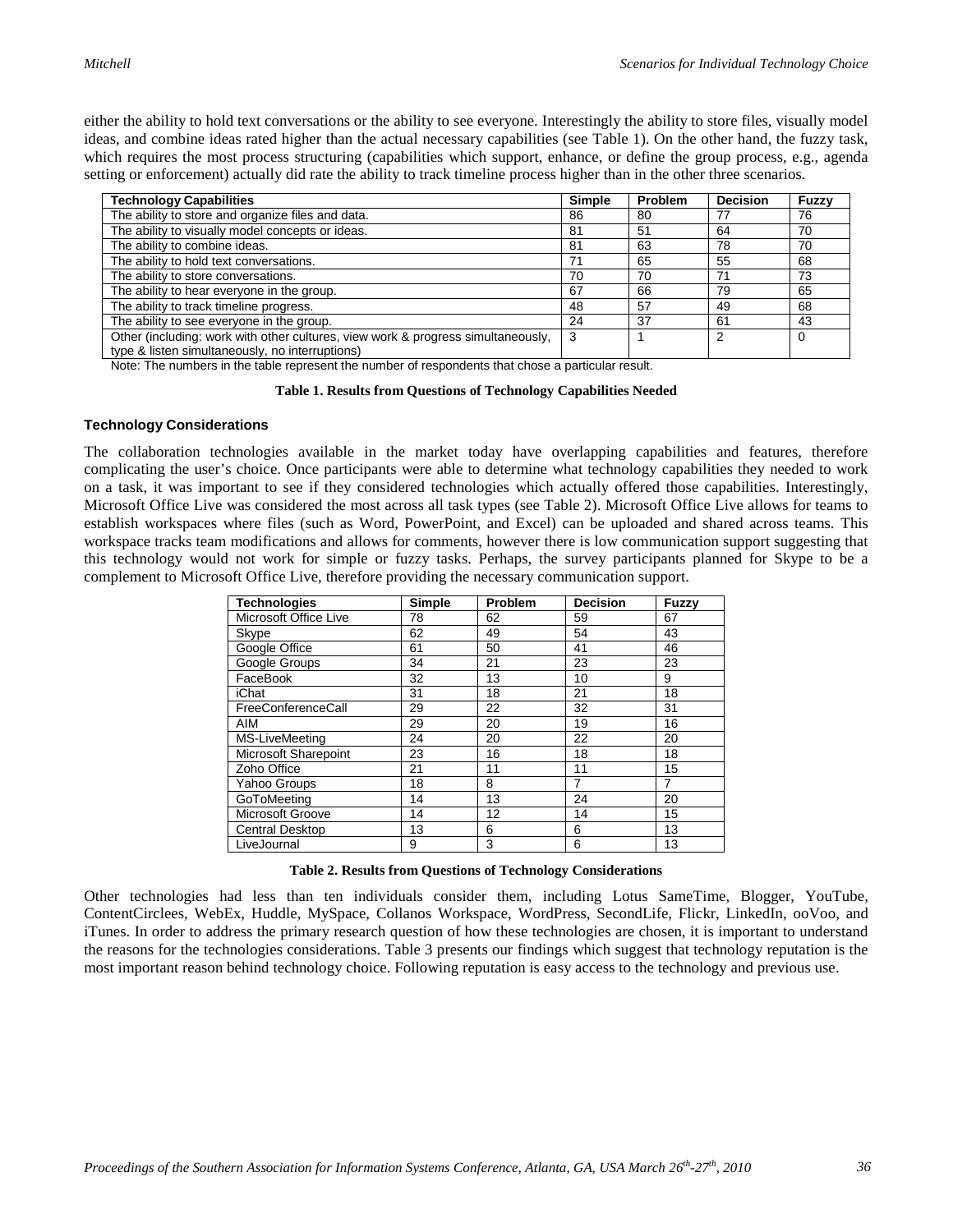| <b>Reasons to Consider the Technologies</b>                   | <b>Simple</b> | <b>Problem</b> | <b>Decision</b> | <b>Fuzzy</b> |
|---------------------------------------------------------------|---------------|----------------|-----------------|--------------|
| I have heard from others that this technology works well.     | 74            | 65             | 67              | 62           |
| The technology offers easy access to everyone (e.g., online). | 72            | 51             | 53              | 49           |
| I have used the technology before.                            | 70            | 52             | 50              | 47           |
| The technology cost is free or minimal.                       | 70            | 44             | 42              | 47           |
| The technology is user friendly.                              | 59            | 43             | 45              | 40           |
| The technology is reliable.                                   | 49            | 38             | 48              | 50           |
| The technology offers a lot of space & stores info for later. | 48            | 41             | 37              | 45           |
| The technology is secure.                                     | 42            | 34             | 34              | -34          |
| I have seen advertisements about this technology.             | 28            | 24             | 25              | 23           |

Advertisements had the least impact on technology considerations; however cost, user friendliness, reliability, space, and security were all important considerations.

#### **Final Technology Decisions**

The final choices were not much different than the technologies that were considered (see Table 4). Microsoft Office Live again topped the results, followed by Skype and Google Office. There was a little more variation with the problem, decision, and fuzzy tasks. However, the popularity of Microsoft Office Live to address the simple task is a surprise considering the scenario asked for brainstorming and a file sharing technology was found to be the most popular.

| Technology            | Simple | Problem | <b>Decision</b> | Fuzzy |
|-----------------------|--------|---------|-----------------|-------|
| Microsoft Office Live | 43     | 25      | $2^{\cdot}$     | 34    |
| Skype                 | 14     | 19      | 18              |       |
| Google Office         | 12     | 16      | 9               | 19    |
| <b>MS-LiveMeeting</b> | 5      | 5       | 9               | 5     |
| Microsoft Groove      | っ      |         |                 |       |
| Google Groups         |        |         | r               | 5     |
| FreeConferenceCall    |        |         | 5               |       |
| GoToMeeting           |        |         | 9               |       |
| Zoho Office           |        |         | 6               |       |

**Table 4. Results from Questions of Technology Choice**

Other technologies had three or fewer individuals select them across the various task types, including Facebook, Yahoo Groups, iChat, Microsoft Sharepoint, WebEx, SecondLife, Content Circles, Blogger, LinkedIn, Collanos Workspace, WordPress, YouTube, LiveJournal, Huddle, Central Desktop, Lotus SameTime, AIM, and ooVoo.

Table 5 summarizes the reasons behind the final technology choice. Reputation, again, is found as the most important.

| <b>Reasons to Finally Choose a Technology</b>                                                                   | Simple | Problem | <b>Decision</b> | Fuzzy |
|-----------------------------------------------------------------------------------------------------------------|--------|---------|-----------------|-------|
| I have heard from others that this technology works well.                                                       | 27     | 30      | 28              | 29    |
| have used the technology before.                                                                                | 24     | 19      | 17              |       |
| The technology offers easy access to everyone (e.g., online).                                                   | 16     | 12      | 14              | 10    |
| The technology is reliable.                                                                                     | 12     | 10      | 16              | 19    |
| The technology is user friendly.                                                                                | 6      | 10      |                 |       |
| The technology offers a lot of space & stores info for later.                                                   | 4      |         |                 |       |
| have seen advertisements about this technology.                                                                 | 3      |         |                 |       |
| The technology cost is free or minimal.                                                                         | 3      |         |                 | 5     |
| The technology is secure.                                                                                       |        |         |                 |       |
| Other (including: minimal costs and training will not be necessary due to<br>popularity, SecondLife is my life) | 3      |         |                 |       |

**Table 5. Results from Question of Technology Choice Reasons**

#### **CONCLUSIONS, LIMITATIONS, AND FUTURE RESEARCH**

This paper has presented an exploratory empirical study of how individuals make technology choices. The results provide initial evidence to suggest that individuals do not know what capabilities or technologies they need to complete different types of tasks. With this exploratory understanding of the individual decision process, it is clear that decision making by the team leader, or a team negotiation process where team members work together to make a decision, is critical.

Overall, the data shows that individuals tend to rely on technology reputation as the primary reason for considering or choosing technologies. Easy technology access and previous use follow as two other important reasons to consider or choose technologies. These conclusions are subject to the limitation of our research design, specifically with regard to the sample